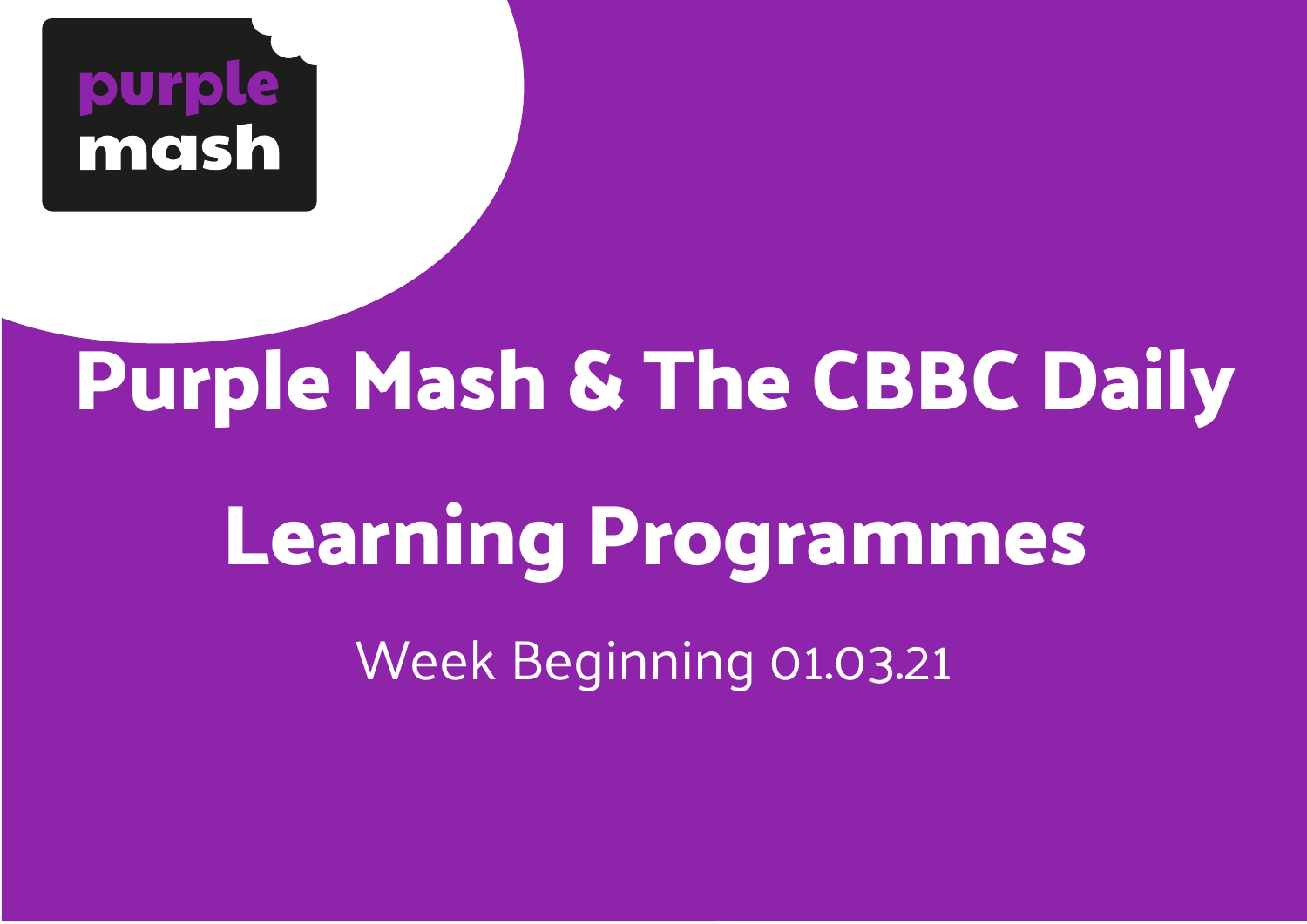### **Week Beginning 1st March 2021**

| <b>DAY</b> | Program          | <b>Purple Mash Activity</b> | <b>Purple Mash Link</b>                                                |
|------------|------------------|-----------------------------|------------------------------------------------------------------------|
|            | Bitesize $5 - 7$ | <b>Fraction Wall</b>        | https://www.purplemash.com/#app/games/fracwall                         |
|            |                  | Fractonio's Pizzeria        | https://www.purplemash.com/#app/games/mg2/pizza                        |
|            |                  | <b>Fraction Resources</b>   | https://www.purplemash.com/#tab/pm-home/maths/numbers/number_fractions |
|            |                  | <b>Mary Anning Writing</b>  | https://www.purplemash.com/#app/pup/Mary_Anning_allabout               |
|            |                  | Frame                       |                                                                        |
|            |                  | <b>Fraction Wall</b>        | https://www.purplemash.com/#app/games/fracwall                         |
|            |                  | Fractonio's Pizzeria        | https://www.purplemash.com/#app/games/mg2/pizza                        |
|            |                  | <b>Fraction Resources</b>   | https://www.purplemash.com/#tab/pm-home/maths/numbers/number_fractions |
|            |                  | Write about the life of     |                                                                        |
|            |                  | Christopher                 | https://www.purplemash.com/#app/pup/Columbus                           |
|            | Bitesize $7 - 9$ | Columbus                    |                                                                        |
|            |                  | An interview with           |                                                                        |
| Monday     |                  | Christopher                 | https://www.purplemash.com/#app/pup/christopher_columbus_interview     |
|            |                  | Columbus                    |                                                                        |
|            |                  | Christopher                 | https://www.purplemash.com/#app/mashcam/christopher_columbus_cam       |
|            |                  | Columbus Mashcam            |                                                                        |
|            | Bitesize 9 - 11  | Percentages                 | https://www.purplemash.com/#tab/pm-home/maths/numbers/number_fractions |
|            |                  | <b>Resources</b>            |                                                                        |
|            |                  | Write about the life of     | https://www.purplemash.com/#app/pup/maryseacole                        |
|            |                  | <b>Mary Seacole</b>         |                                                                        |
|            |                  | <b>Mary Seacole Quiz</b>    | https://www.purplemash.com/#app/games/2diy/maryseacolequizz_NEW        |
|            |                  | An interview with           | https://www.purplemash.com/#app/pup/maryseacole_interview              |
|            |                  | <b>Mary Seacole</b>         |                                                                        |
|            | Celebrity Supply | French                      | https://www.purplemash.com/#tab/pm-home/topics/languages/french        |
|            | Teacher          |                             |                                                                        |

#### **Need more support? Contact us:**

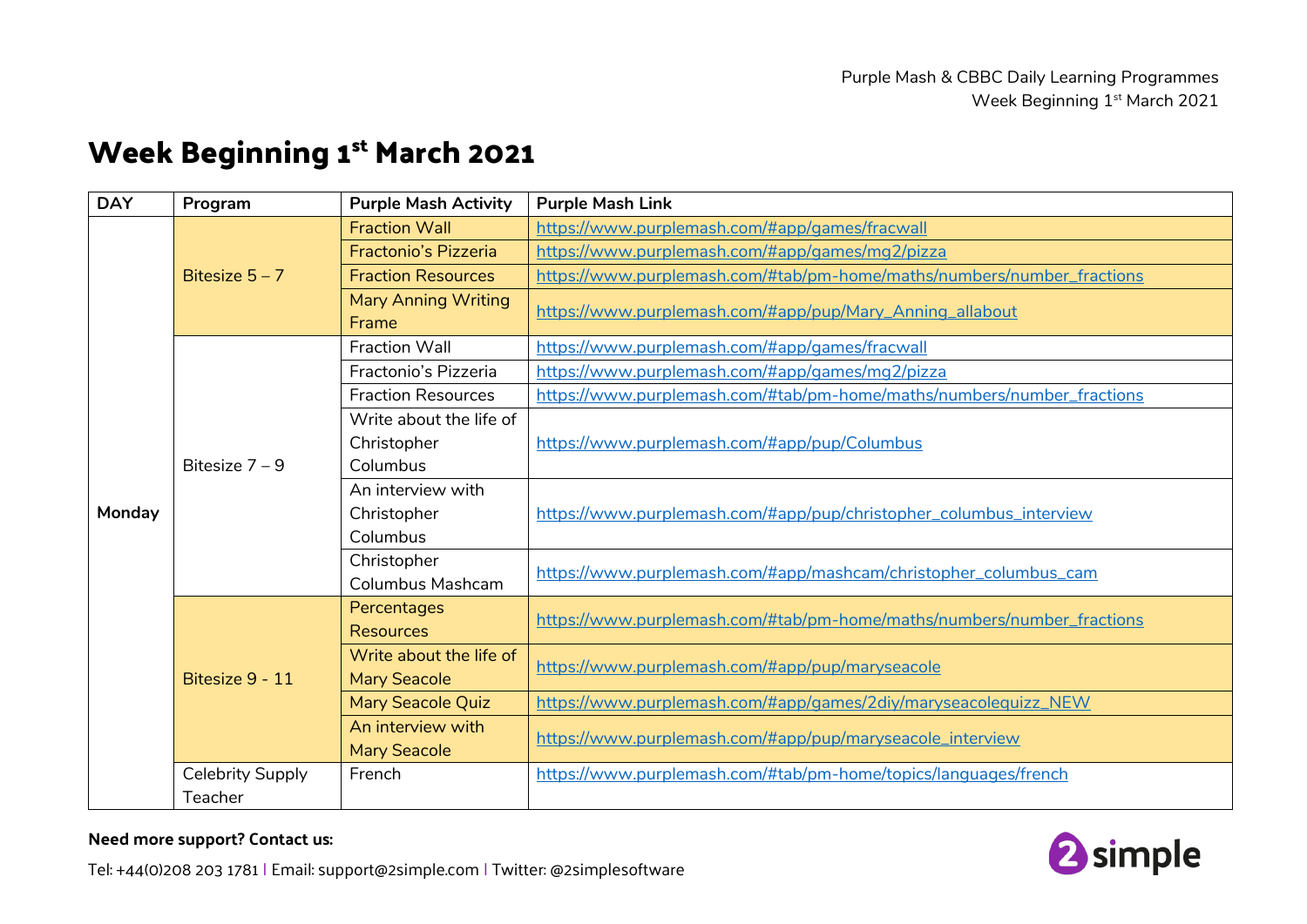|  | <b>Horrible Histories</b> |                        |                                                             |
|--|---------------------------|------------------------|-------------------------------------------------------------|
|  | Our School                |                        |                                                             |
|  |                           | 2Paint                 | https://www.purplemash.com/#app/tools/2paint                |
|  | <b>Ricky Wilson Art</b>   | 2Paint a Picture       | https://www.purplemash.com/app/tools/2paintapic             |
|  | Jam                       | 2Animate               | https://www.purplemash.com/#app/tools/2ani                  |
|  |                           | <b>Paint Projects</b>  | https://www.purplemash.com/#tab/pm-home/tools/paintprojects |
|  | Out Of This World         | <b>Space Resources</b> | https://www.purplemash.com/#tab/space                       |
|  | <b>Operation Ouch</b>     |                        |                                                             |

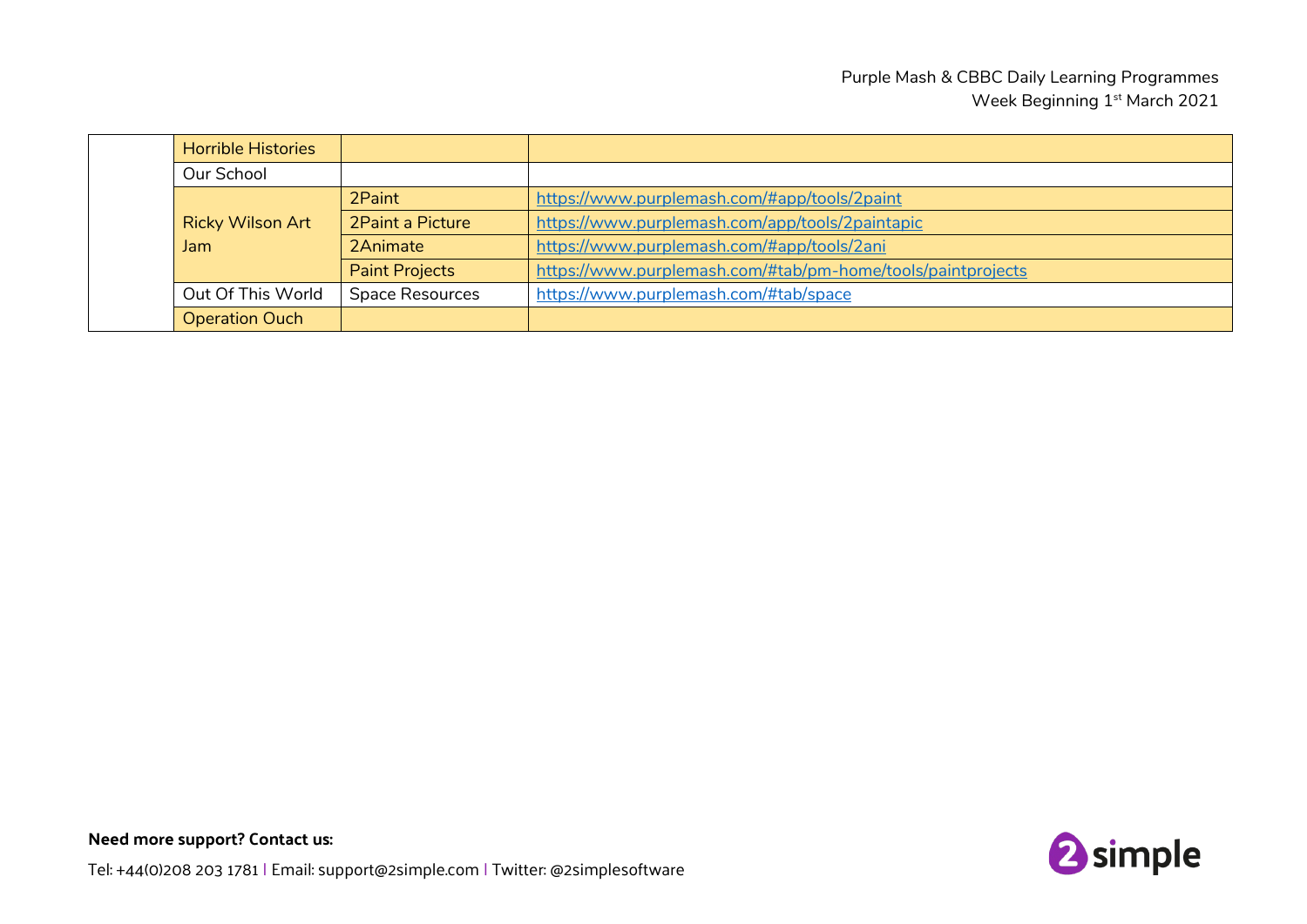|         | Bitesize $5 - 7$               | <b>Oceans and Seas</b>     | https://www.purplemash.com/#tab/oceans                               |
|---------|--------------------------------|----------------------------|----------------------------------------------------------------------|
|         | Bitesize 7 - 9                 | <b>Instruction Writing</b> | https://www.purplemash.com/#tab/pm-home/literacy/instruction_writing |
|         |                                | <b>Rivers</b>              | https://www.purplemash.com/#tab/rivers                               |
|         |                                | <b>Information Writing</b> | https://www.purplemash.com/#tab/pm-home/literacy/information_texts   |
|         |                                | The Water Cycle            | https://www.purplemash.com/#app/pup/watercycle                       |
|         | Bitesize 9 - 11                | <b>Writing Frame</b>       |                                                                      |
|         |                                | The Water Cycle            | https://www.purplemash.com/#app/devtray/The_water_cycle_dev_tray     |
|         |                                | <b>Developing Tray</b>     |                                                                      |
| Tuesday | Celebrity Supply               |                            |                                                                      |
|         | Teacher                        |                            |                                                                      |
|         | <b>Horrible Histories</b>      | <b>Henry VIII</b>          | https://www.purplemash.com/#tab/henryviii                            |
|         | Our School                     |                            |                                                                      |
|         | <b>Ricky Wilson Art</b><br>Jam | 2Paint                     | https://www.purplemash.com/#app/tools/2paint                         |
|         |                                | 2Paint a Picture           | https://www.purplemash.com/app/tools/2paintapic                      |
|         |                                | 2Animate                   | https://www.purplemash.com/#app/tools/2ani                           |
|         |                                | <b>Paint Projects</b>      | https://www.purplemash.com/#tab/pm-home/tools/paintprojects          |
|         | Out Of This World              | <b>Space Resources</b>     | https://www.purplemash.com/#tab/space                                |
|         | <b>Operation Ouch</b>          |                            |                                                                      |

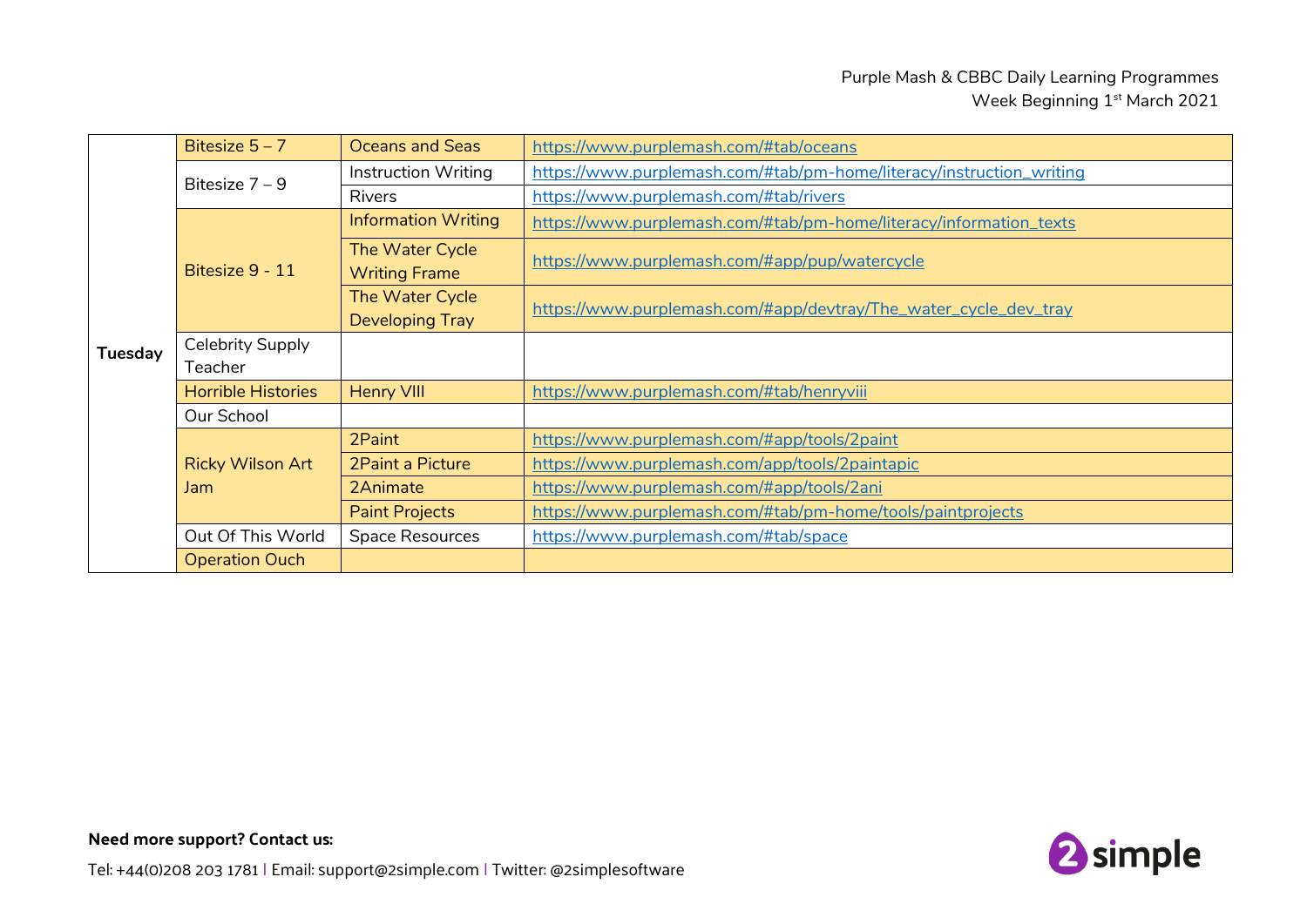|           |                                | <b>Materials</b>              |                                                                     |
|-----------|--------------------------------|-------------------------------|---------------------------------------------------------------------|
|           | Bitesize $5 - 7$               |                               | https://www.purplemash.com/#tab/materials                           |
|           |                                | 2Paint                        | https://www.purplemash.com/#app/tools/2paint                        |
|           |                                | 2Paint a Picture              | https://www.purplemash.com/app/tools/2paintapic                     |
|           |                                | 2Animate                      | https://www.purplemash.com/#app/tools/2ani                          |
|           |                                | <b>Paint Projects</b>         | https://www.purplemash.com/#tab/pm-home/tools/paintprojects         |
|           | Bitesize 7 - 9                 | Magnetic Forces               | https://www.purplemash.com/#tab/forces                              |
|           |                                | 2Paint                        | https://www.purplemash.com/#app/tools/2paint                        |
|           |                                | 2Paint a Picture              | https://www.purplemash.com/app/tools/2paintapic                     |
|           |                                | 2Animate                      | https://www.purplemash.com/#app/tools/2ani                          |
|           |                                | Paint Projects                | https://www.purplemash.com/#tab/pm-home/tools/paintprojects         |
|           | Bitesize 9 - 11                | <b>Resistance Forces Quiz</b> | https://www.purplemash.com/#app/quiz/science_forces_resistance_quiz |
|           |                                | 2Paint                        | https://www.purplemash.com/#app/tools/2paint                        |
| Wednesday |                                | 2Paint a Picture              | https://www.purplemash.com/app/tools/2paintapic                     |
|           |                                | 2Animate                      | https://www.purplemash.com/#app/tools/2ani                          |
|           |                                | <b>Paint Projects</b>         | https://www.purplemash.com/#tab/pm-home/tools/paintprojects         |
|           | Celebrity Supply               |                               |                                                                     |
|           | Teacher                        |                               |                                                                     |
|           | <b>Horrible Histories</b>      |                               |                                                                     |
|           | Our School                     |                               |                                                                     |
|           | <b>Ricky Wilson Art</b><br>Jam | 2Paint                        | https://www.purplemash.com/#app/tools/2paint                        |
|           |                                | 2Paint a Picture              | https://www.purplemash.com/app/tools/2paintapic                     |
|           |                                | 2Animate                      | https://www.purplemash.com/#app/tools/2ani                          |
|           |                                | <b>Paint Projects</b>         | https://www.purplemash.com/#tab/pm-home/tools/paintprojects         |
|           | Out Of This World              | <b>Space Resources</b>        | https://www.purplemash.com/#tab/space                               |
|           | <b>Operation Ouch</b>          |                               |                                                                     |

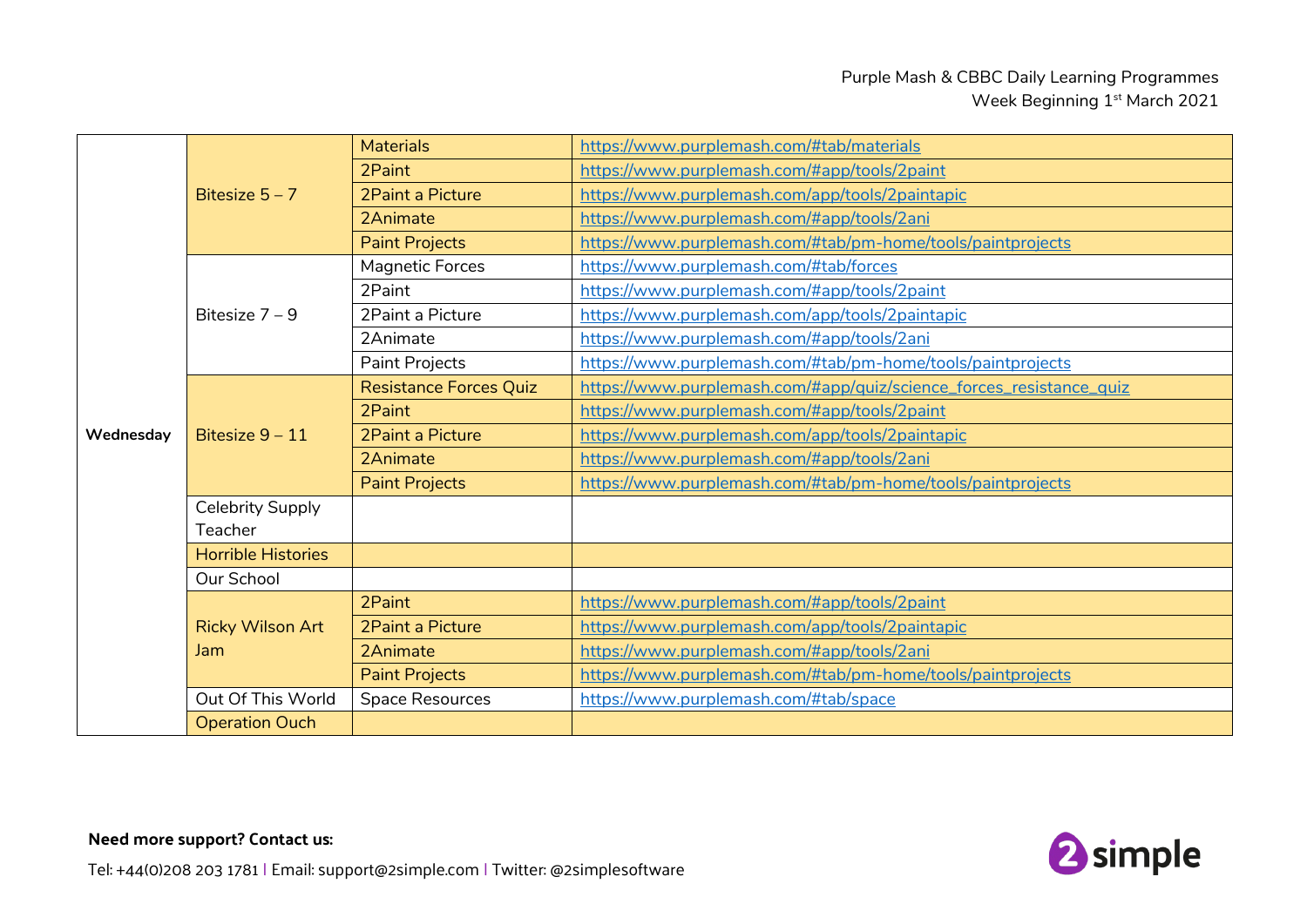|          | Bitesize $5 - 7$               | <b>Fraction Wall</b>                      | https://www.purplemash.com/#app/games/fracwall                         |
|----------|--------------------------------|-------------------------------------------|------------------------------------------------------------------------|
|          |                                | Fractonio's Pizzeria                      | https://www.purplemash.com/#app/games/mg2/pizza                        |
|          |                                | <b>Fraction Resources</b>                 | https://www.purplemash.com/#tab/pm-home/maths/numbers/number_fractions |
|          |                                | 2Explore                                  | https://www.purplemash.com/#app/tools/2explore                         |
|          |                                | 2Beat                                     | https://www.purplemash.com/#app/tools/2beat                            |
|          |                                | 2Sequence                                 | https://www.purplemash.com/#app/tools/2seq                             |
|          |                                | <b>Busy Beats</b>                         | https://www.purplemash.com/app/tools/busybeats                         |
|          |                                | <b>Fractions Resources</b>                | https://www.purplemash.com/#tab/pm-home/maths/numbers/number_fractions |
|          |                                | 2Explore                                  | https://www.purplemash.com/#app/tools/2explore                         |
|          | Bitesize $7 - 9$               | 2Beat                                     | https://www.purplemash.com/#app/tools/2beat                            |
|          |                                | 2Sequence                                 | https://www.purplemash.com/#app/tools/2seq                             |
|          |                                | <b>Busy Beats</b>                         | https://www.purplemash.com/app/tools/busybeats                         |
|          |                                | 2Explore                                  | https://www.purplemash.com/#app/tools/2explore                         |
| Thursday | Bitesize 9 - 11                | 2Beat                                     | https://www.purplemash.com/#app/tools/2beat                            |
|          |                                | 2Sequence                                 | https://www.purplemash.com/#app/tools/2seq                             |
|          |                                | <b>Busy Beats</b>                         | https://www.purplemash.com/app/tools/busybeats                         |
|          | <b>Celebrity Supply</b>        |                                           |                                                                        |
|          | Teacher                        |                                           |                                                                        |
|          | <b>Horrible Histories</b>      |                                           |                                                                        |
|          | Our School                     |                                           |                                                                        |
|          | <b>Ricky Wilson Art</b><br>Jam | 2Paint                                    | https://www.purplemash.com/#app/tools/2paint                           |
|          |                                | 2Paint a Picture                          | https://www.purplemash.com/app/tools/2paintapic                        |
|          |                                | 2Animate                                  | https://www.purplemash.com/#app/tools/2ani                             |
|          |                                | <b>Paint Projects</b>                     | https://www.purplemash.com/#tab/pm-home/tools/paintprojects            |
|          | Out Of This World              | <b>Space Resources</b>                    | https://www.purplemash.com/#tab/space                                  |
|          | <b>World Book Day</b><br>2021  | <b>World Book Day</b><br><b>Resources</b> | https://www.purplemash.com/#tab/worldbookday                           |

#### **Need more support? Contact us:**